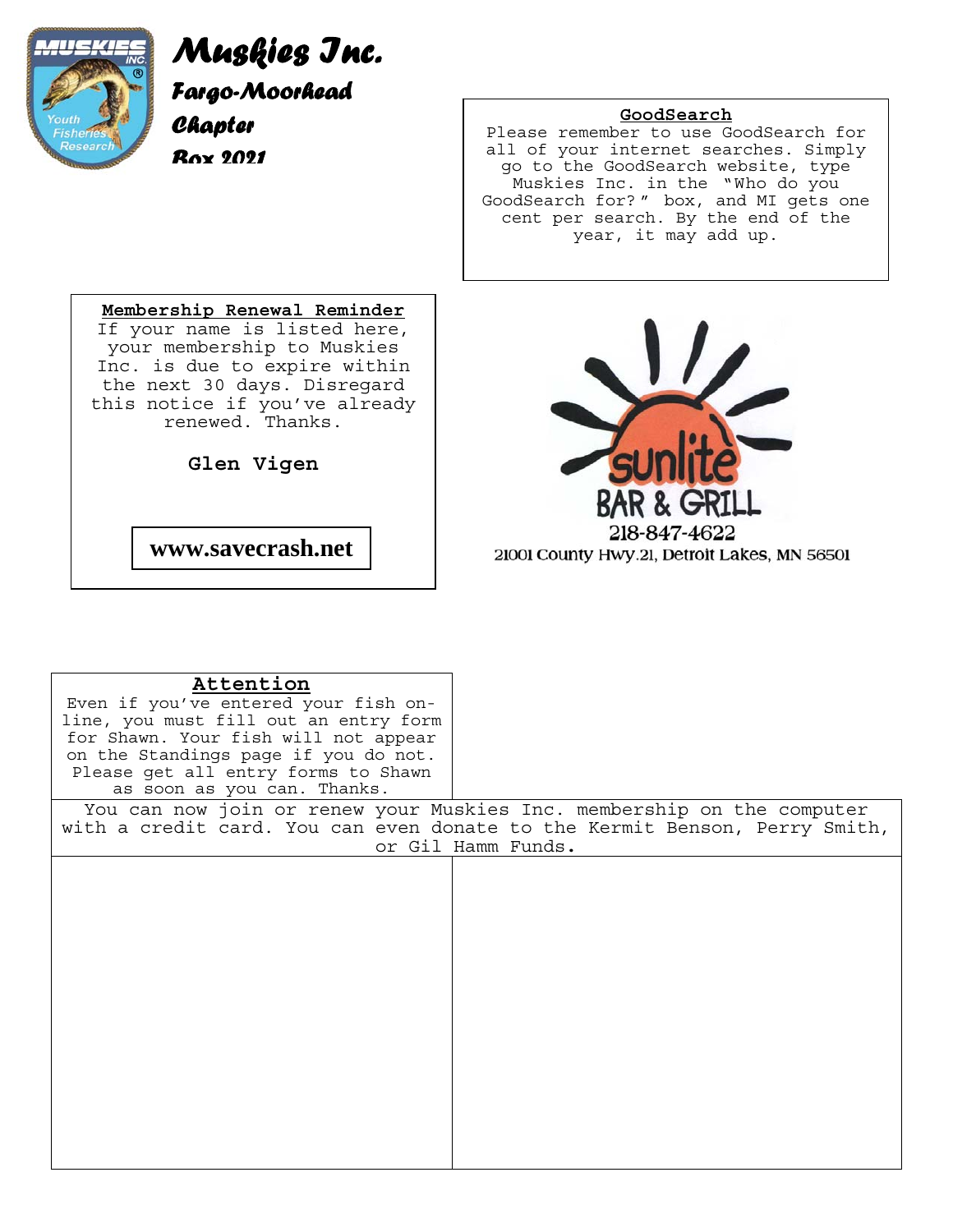#### **FM Muskie, Inc.**

**Officers** *President* Brian Grote PO Box 73 Sabin, MN. 56580 218-789-7328 *Vice President* Brett Waldera  $1656$   $8^{th}$  St. E West Fargo, ND 58078- 4027 701-298-9032 *2nd Vice President* Mark Stenger 47629 353 $^{rd}$  Ave. Frazee, MN. 56544 218-342-2743 *Secretary* Shawn Earley 3220 12<sup>th</sup> St S, Apt 205 Moorhead, MN 56560 701-306-7228 E-mail: musky\_45@yahoo.com *Treasurer* Rick Eagleson  $1521 S 12<sup>tn</sup> St$ Fargo, ND 58103 701-235-6536 *RVP* Jeff Cadwell 44792 Crystal Hills Rd Pelican Rapids, MN. 56572 218-234-5633

| Board Of Directors          |  |  |  |
|-----------------------------|--|--|--|
| Jon Jacobson - 701-212-3720 |  |  |  |
| Bob Collins - 218-847-7714  |  |  |  |
| Ed Sweeney - 701-282-6000   |  |  |  |
| Kathy Sloan - 218-287-8653  |  |  |  |
| Paul Haug - 701-280-2755    |  |  |  |
| Jerry Sondag - 218-280-8482 |  |  |  |
| John Skarie - 218-846-1946  |  |  |  |
| Ben Swanson - 701-293-9643  |  |  |  |
| Brian Penfield - 701-388-   |  |  |  |
| 7120                        |  |  |  |
| Tim Shultz - 218-841-8670   |  |  |  |
| Ron Teschner- 701-642-3368  |  |  |  |

VP of Youth, Fisheries and Research Newsletter Editor/Publisher Club Photographer, Chapter News Writer, Research Director **Brad Waldera** 

**At our last meeting:** President Mark Stenger brought the meeting to order. He mentioned that Brett still has the tickets for the Gun Raffle. Please get in touch with him to pick yours up. They sell for \$5.00 each and come in books of  $10. 1$ <sup>st</sup> Prize is a Remington 700SPS WINN Mag Rifle,  $2^{\text{nd}}$  Prize is a Benelli Nova Synthetic 12 Gauge Shotgun, and  $3^{rd}$  Prize is a \$50.00 gift certificate to Sportsman's Warehouse. If not picking up tickets to sell, please try to purchase a couple to help out. The money will help cover the costs of stocking Many Point Lake and go toward other area causes our Chapter supports.

The Muskies Inc. Calendar program was done in a different manner this year than in the past. There were no prizes for donating amounts above certain levels, and the Chapters were not asked to give to the program. Being that everyone seems to really enjoy the Calendar, and that MI could use any help they can get, I made a Motion that we donate \$150.00. It was passed, and Pete said to thank you all for your continuing support of the Calendar project.

John Skarie mentioned that we have 1 cabin on Cass Lake reserved for this year's Chapter Challunge, but we may be able to get another one if we have enough F-M members interested in fishing the event. The cost will be \$25.00 per person for each night you stay. Please contact John for more information.

We had our annual election of Chapter Officers and Board members. You can find them listed to the left on this page. Congratulations to all who were elected or re-elected. The Chapter thanks you for donating your time.

Paul has the Angler's Night tickets. Contact him as soon as you can to pick some up or to purchase your own. They come in books of 8 this year. Angler's Night will be held on February 7<sup>th</sup>. We could sure use more help in manning the booths and setting up. If you can't help out, please at least try to sell tickets or even attend. Keep in mind that this year we decided that if you're only interested in working at the event, you do not need to purchase the \$35.00 admission/meal ticket.

The 2008 Chapter Challunge will be held in the Bemidji area of Minnesota. The lakes included are Winnibigoshish, Big, Bemidji, Cass, Plantagenet, and Andrusia. The Challunge will take place in the last week of September, and it looks like the F-M Chapter will have at least two 6-man teams. Contact Mark, Brett, or Brian if you're interested in fishing this event. There should be plenty of big fish caught, so mark your calendar if you're interested.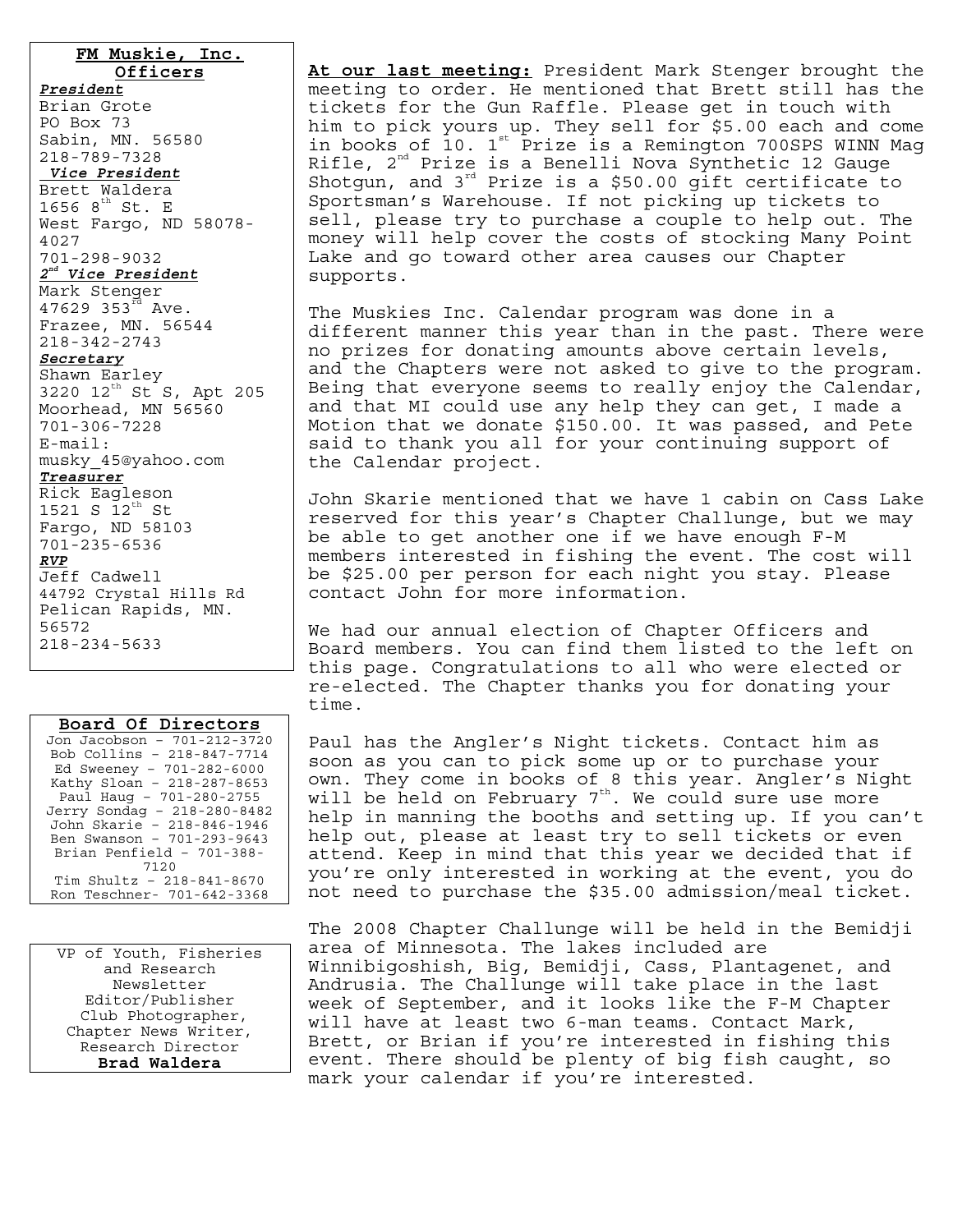## **At The Next Meeting**

At the time the newsletter was printed we did not have a speaker lined up, but we may still get one to come. Also, to the new Board members and Chapter officers, make sure I have your contact information correct. If I don't, let me know at the January meeting. Thanks. Brad

### **Latest News**

We may talk about the Minnesota DNR's long-range plans for Muskie and Northern Pike. They have put together over 60 pages of information that you can access on their website that covers much of what they want to do between now and 2020. Here is the link to type in:

### **http://www.dnr.state.mn.us/fisheries/muskiepike\_2020.html**

There has also been talk recently about imposing a 48 " minimum length restriction on other stocked lakes, some of which are in our area, such as Detroit, Pelican, and West

I decided to start a Fargo-Moorhead Chapter website. You can access it by the link listed below. Look in the Latest News section to see the most urgent information pertaining to our Chapter, or to find information about subjects that we didn't have room in the newsletter to mention. Thanks, and I hope you like it.

**www.freewebs.com/fmmuskiesinc/** 

Don't forget to check out the Muskies Inc. myspace page at this link:

http://www.myspace.com/muskiesinc

It was decided that we eliminate the ads in the newsletter to be able to accommodate more information. There are usually a few things that don't get mentioned in the newsletter due to the amount of space available, and we'd like to keep you as informed of our Chapter's projects as possible. We also would like to post a monthly photo in the newsletter of anything Muskie fishing related. The photo can be of a person with a fish, a sunset, or similar subjects. E-mail the photo to bradwaldera@yahoo.com, or bring it to the next meeting. Photos of our Junior members with their catches are strongly encouraged. Thanks.

**Brad Waldera**- Editor/Publisher

## **Upcoming Events**

January- 28<sup>TH</sup>- Regular meeting at the West Fargo VFW at 7pm.

February 7<sup>th</sup>- Angler's Night. This is our largest fundraiser of the year, and we could really use more members to help man the booths. Keep in mind that you don't need to purchase the \$35.00 admission/meal ticket if you're only interested in working that night. It's a great time.

February 25<sup>th</sup>- Regular meeting at the West Fargo VFW at 7pm.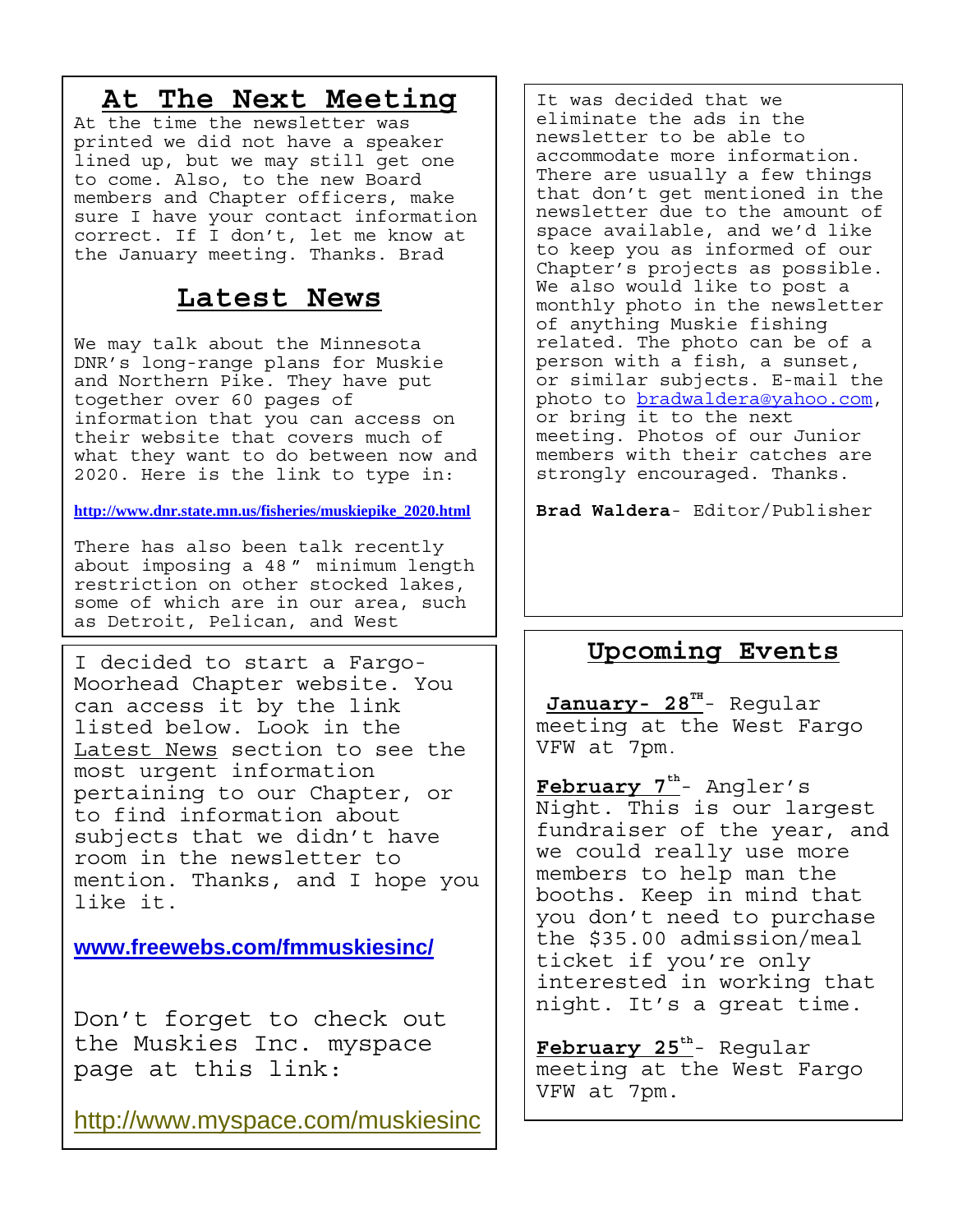| Men's                     |    | <u>Women's</u>         | <u>Junior's</u>       |
|---------------------------|----|------------------------|-----------------------|
| <u>Division</u>           |    | <u>Division</u>        | <u>Division</u>       |
| Name                      |    | <u>Name</u>            | Name                  |
| Fish Points               |    | Fish Points            | Fish Points           |
| Jason Benson              | 84 | Kathy Sloan            | Brady Crawford        |
| 1722.25<br>Brian Penfield |    | 7<br>143<br>3          | 5<br>107              |
| 24<br>507                 |    | DeAnn Grote<br>62.5    | Evan Twa<br>14<br>106 |
| Loren Crawford            |    | Kathy Crawford         | Ryan Sailer           |
| 24 423.5                  |    | 1<br>21                | 6<br>52               |
| Jeff Cadwell              |    | Joan Stenger           | Katie Crawford        |
| 26 414                    |    | $\mathbf{1}$<br>19     | $\mathbf{1}$<br>10    |
| Ben Swanson               | 10 | Jane Bartlett          |                       |
| 230.5                     |    | $\mathbf{1}$<br>16     |                       |
| Wayne Crawford 12<br>206  |    | Karen Scheve<br>1      |                       |
| Brian Grote               |    | 16                     |                       |
| 10 196.5                  |    |                        |                       |
| Ed Sweeney                |    |                        |                       |
| 12 <sub>1</sub><br>192    |    | Women's Masters        |                       |
| Mark Stenger              |    | Division               |                       |
| 10 <sub>1</sub><br>192    |    | Ruth Anderson          |                       |
| Jeff Bommersbach 10       |    | $\overline{2}$<br>39.5 |                       |
| 178.5                     |    |                        |                       |
| Jesse Frolek<br>143       |    |                        |                       |
| Steve Voss                |    |                        |                       |
| 141                       |    |                        |                       |
| David Hovda               |    |                        |                       |
| 135                       |    |                        |                       |
| Bill Anderson             |    |                        |                       |
| 5<br>89                   |    |                        |                       |
| Matt Aaser                |    |                        |                       |
| 65<br>4<br>Rod Aaser      |    |                        |                       |
| $\mathbf{3}$<br>54        |    |                        |                       |
| Brad Waldera              |    |                        |                       |
| 50<br>4                   |    |                        |                       |
| Tim Schultz               |    |                        |                       |
| 4<br>42                   |    |                        |                       |
| Chris Schrom              |    |                        |                       |
| $\mathbf 1$<br>22         |    |                        |                       |
| Ron Teschner<br>3<br>22   |    |                        |                       |
| Tom Gustad                |    |                        |                       |
| 1<br>18                   |    |                        |                       |
| Ray Sailer                |    |                        |                       |
| 3<br>15                   |    |                        |                       |
| Brent Bushy               |    |                        |                       |
| 1<br>9.5                  |    |                        |                       |
|                           |    |                        |                       |